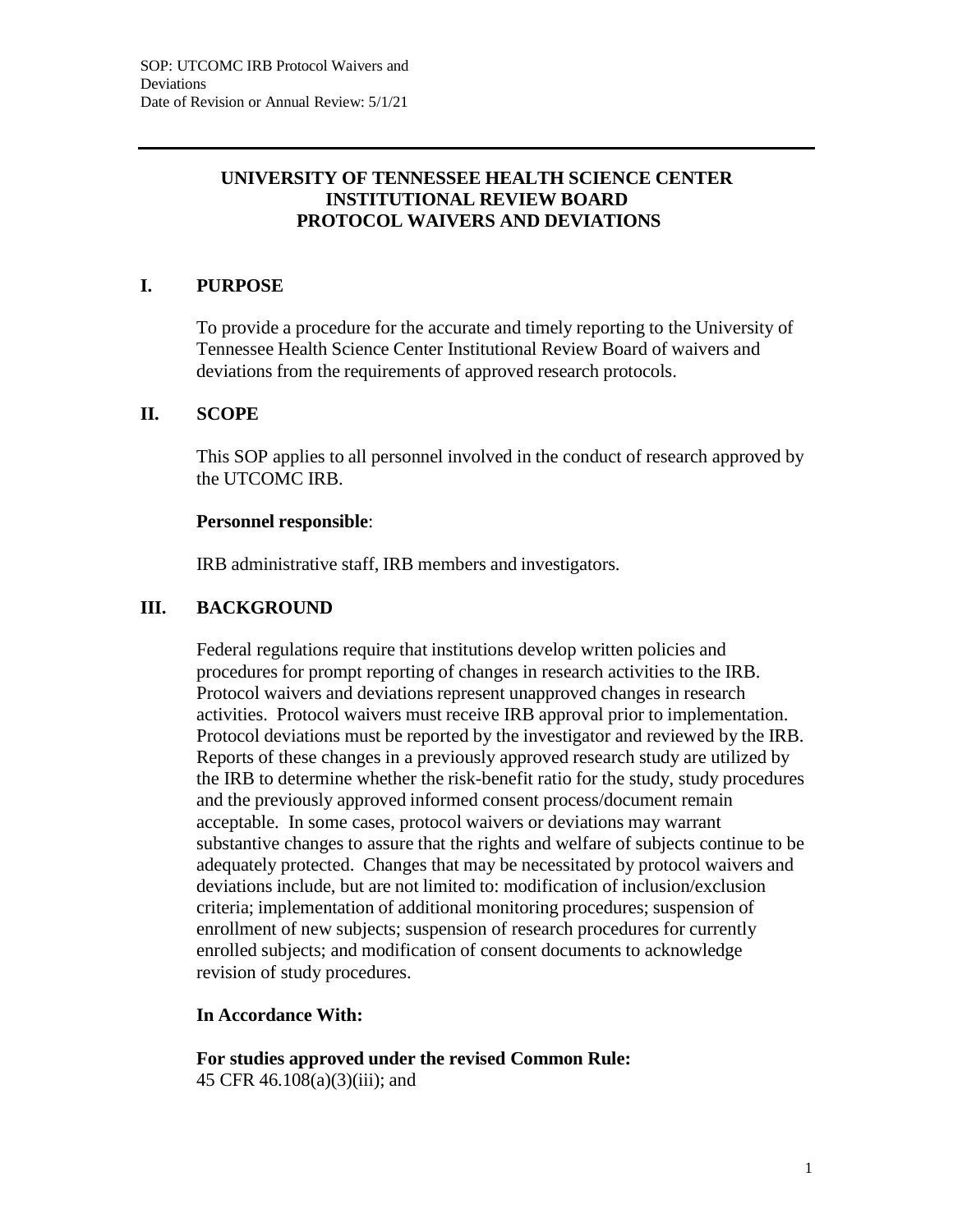**For studies approved under the Pre-2018 Common Rule:** 45 CFR 46.103(b)(4)

**For FDA-regulated studies:** 21 CFR 56.108(a)(4); and 21 CFR 812.150(a)(4)

# **IV. DEFINITIONS**

**Protocol Waiver (Eligibility Exception or Eligibility Waiver):** A prospective decision by a sponsor or investigator to permit accrual of a subject who does not satisfy the approved inclusion/exclusion criteria for enrollment.

**Protocol Deviation:** The term "protocol deviation" is not defined by either the HHS human subjects regulations (45 CFR 46) or the FDA human subjects regulations (21 CFR 50). For UTCOMC purposes, a protocol deviation is a failure to follow procedures specified in the approved research protocol in the absence of a protocol waiver.

**Minor Protocol Deviation:** A protocol deviation that (a) has no substantive effect on the risks or benefits for the individual research subject, and (b) has no substantive effect on the value of the data collected, and (c) does not result from willing or knowing misconduct on the part of an investigator or study staff. Examples of minor protocol deviations include: follow-up visits that were performed outside of the required protocol window because of the subject's schedule; or blood samples obtained at times slightly different than those outlined in the IRB approved protocol.

**Major Protocol Deviation:** A protocol deviation that (a) has harmed or has posed a significant risk of substantive harm to the individual research subject, or (b) has compromised the scientific integrity of the data collected for the study, or (c) appears to result from the willing or knowing misconduct on the part of an investigator or study staff, or (d) appears to involve some other serious or continuing noncompliance with federal, state or local research regulations.

## **IV. PROCEDURES**

#### 1. **Protocol Waivers**

a. When a local investigator receives a protocol waiver from a study sponsor, or the principal investigator of an investigator-initiated study proposes to enroll a subject who does not meet the approved inclusion/exclusion criteria, the details of the proposed waiver, subject identification and all supporting documentation must be submitted to the UTCOMC IRB for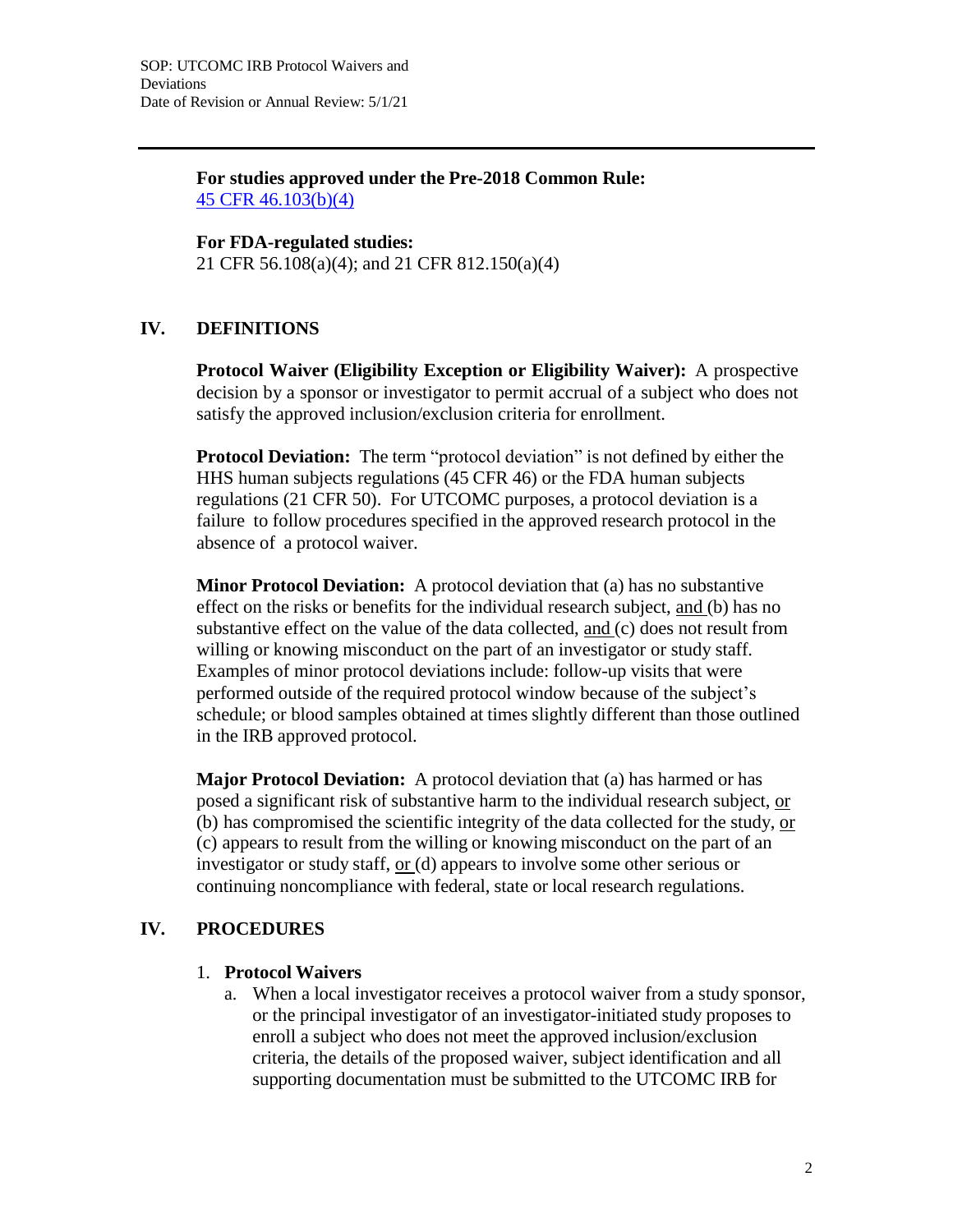review and approval **prior to implementation**. The IRB will acknowledge receipt of such waiver requests.

- b. The principal investigator will use **Form I: Report of Protocol Waiver, Deviation, Violation** to submit (via IRBNet) a protocol wavier for IRB review.
- c. The principal investigator will apply his/her electronic signature to the form prior to submission to the UTCOMC IRB.
- d. Upon receipt of the protocol wavier, the IRB Administrator will electronically forward it to an IRB Chair or designee for review. If the reviewer determines that there are no relevant safety concerns and that the proposed waiver is not repetitive for the same exclusion criteria, the reviewer may approve the proposed waiver. However, if the reviewer determines that there are relevant safety concerns or that the waiver is repetitive for the same exclusion criteria, then the IRB will notify the investigator that the waiver may not be implemented without review by the full Board.
- e. If the IRB requires additional information, a letter will be sent to the investigator requesting the necessary information.
- f. Proposed waivers that present concerns about subject safety or that could reasonably be considered as reaching the threshold of "revision in the research activity" (because repetitive for the same exclusion criteria) must be approved by the full Board. A copy of the proposal and all supporting documents will be available to all board members at the next convened meeting for review and action by the Board.
- g. If a protocol waiver request might reasonably be considered to represent revision of the research activity, the IRB may require that the change be submitted as a request to revise the protocol.

## 2. **Protocol Deviations**

- a. The principal investigator is responsible for reporting all **Major Protocol Deviations** occurring at the local research site to the IRB. All deviations should be reported as soon as possible, but no later than five working days after the investigator becomes aware of the event.
- b. Protocol deviations that meet the definition of a **Minor Protocol Deviation** (outlined above) are not required to be submitted for review by the UTCOMC IRB. Sponsor reporting requirements for deviations may differ from UTCOMC reporting requirements. It is the responsibility of the principal investigator to comply with the reporting requirements outlined in the signed agreement.
- c. The investigator will use **Form I: Report of Protocol Waiver, Deviation, Violation** to submit (via IRBNet) all Major Protocol Deviations for IRB review. Information must include the facts of the case, including subject identifier, the date of deviation, impact on the subject's safety, and plan for preventing the deviation in the future (if applicable).